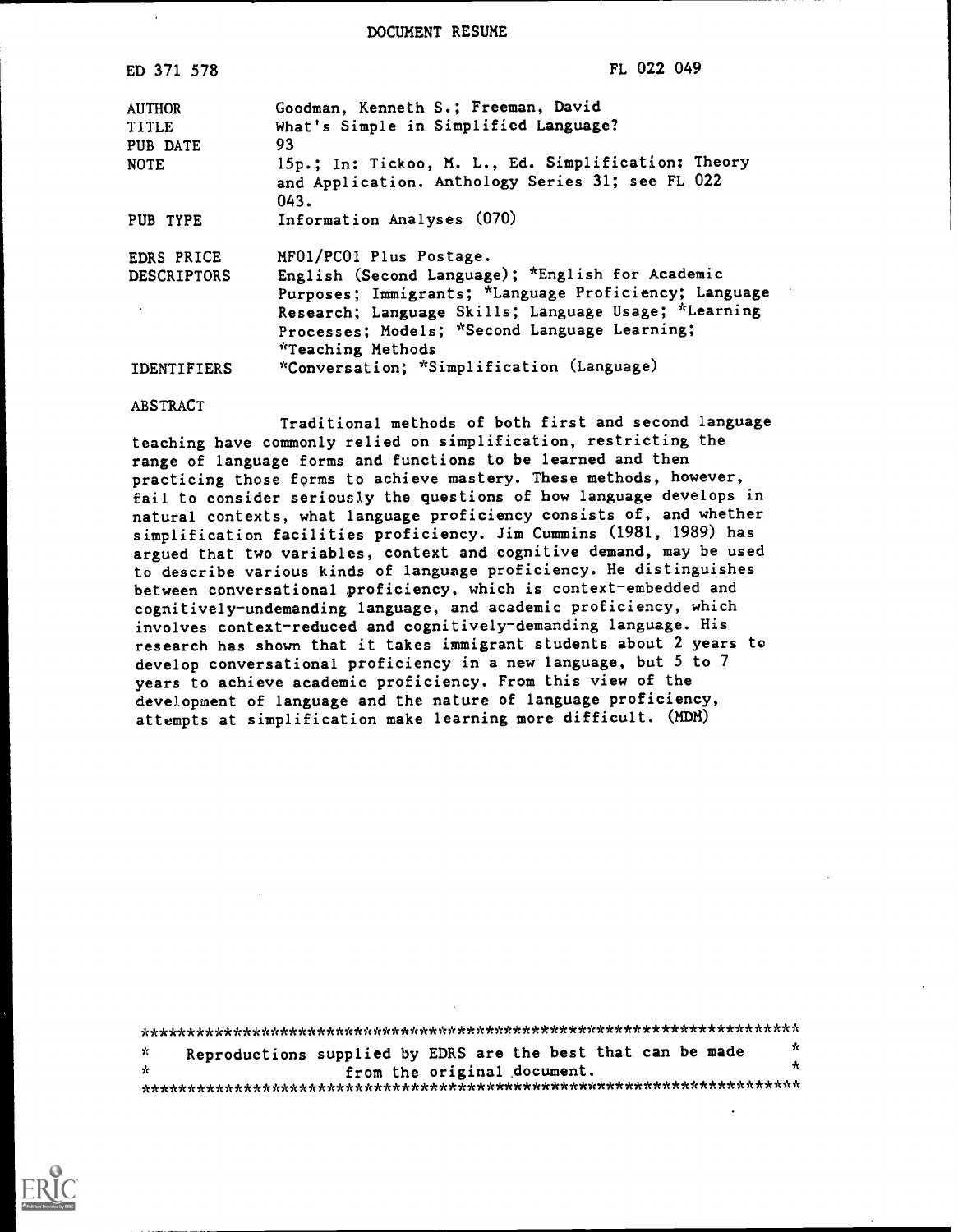$TLOZ2049$ 

**ERIC** 

# WHAT'S SIMPLE IN SIMPLIFIED LANGUAGE?

Kenneth S Goodman and David Freeman

"PERMISSION TO REPRODUCE THIS MATERIAL HAS BEEN GRANTED BY

long <u>Kım</u> MENA

TO THE EDUCATIONAL RESOURCES INFORMATION CENTER 'ERICI."

U.S. DEPARTMENT OF EDUCATION<br>Office of Educational Research and Impionement<br>EDUCATIONAL RESOURCES INFORMATION<br>CENTER (ERIC)

 $\bar{.}$ 

UENTER (ENG)<br>This document has been reproduced as<br>Originating it is the person of organization<br>Conginating it

L' Minor changes have been made to improve

Points of view or opinions stated in this document do not necessarily represent official.<br>OERI position or policy

 $\overline{c}$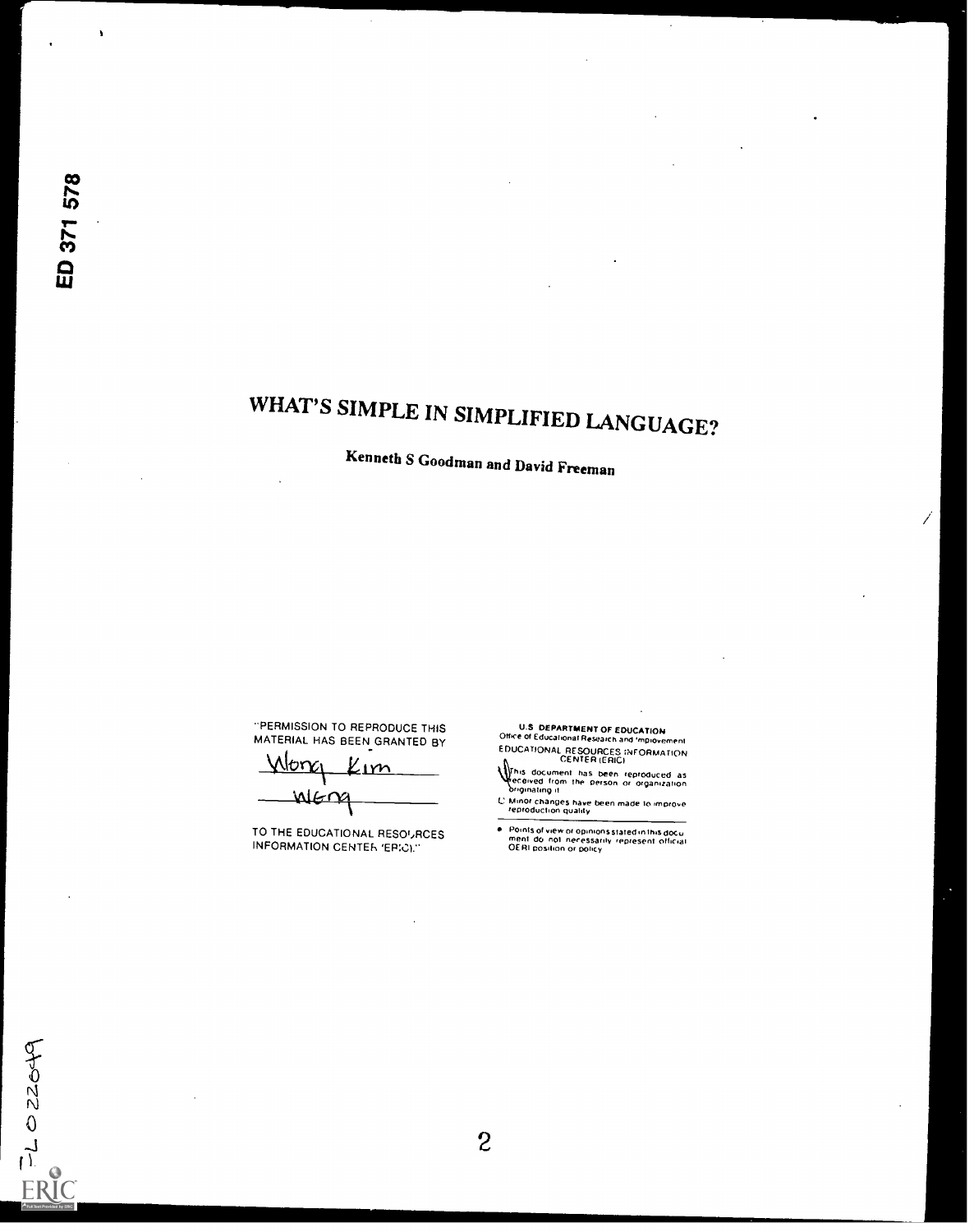## WHAT'S SIMPLE IN SIMPLIFIED LANGUAGE?

#### Kenneth S Goodman and David Freeman

#### Introduction

Various methods for teaching second language have been based on the assumption that learning is made easier by somehow simplifying what it is the student must learn. In the audio-lingual method (ALM), for example, dialogues are carefully constructed to contain only certain verb tenses and specific syntactic structures. In Suggestopedia each session focuses on particular vocabulary items. in notional-functional approaches, the language in a particular lesson may be limited to forms used for apologies or greetings. While the basis for simplification is different in each case, the underlying assumption is the same: language is easier to learn if the teacher or materials writer limits some aspect of the language for the learner.

Simplification is not unique to second language methods and materials. The programs designed to teach school literacy are also limited in the hope that narrowing what the student must learn will make the task of learning easier. The clearest case of materials simplification occurs with basal reading programs. In these programs, stories are often written to contain a restricted range of vocabulary or syntactic structures (Goodman, Shannon, Freeman and Murphy, 1988).

Those who develop methods or materials that simplify language often justify the limitations by observing that children developing their first language or people learning a second language produce what appear to be simplified language forms. For example, children starting to write often use one letter to represent a whole word or, later, a whole syllable. In the same way, children beginning to speak their first language, as well as students of a second language, may omit function words and rely on nouns and verbs, leaving off inflections.

Although thc language children and second language learners produce differs from conventional adult forms, this does not imply that these learners have simplified the language. Simplification involves having a full command of the language and then choosing to limit the forms or functions to be used. Simplification is what materials developers and methods writers do. It is not what aildren and second language learners do. Furthermore, one must know a great deal about language to make it simpler without making it artificial, inauthentic, and



--"VMPRIFIrzrnAIMPIVAMIPIPIPM,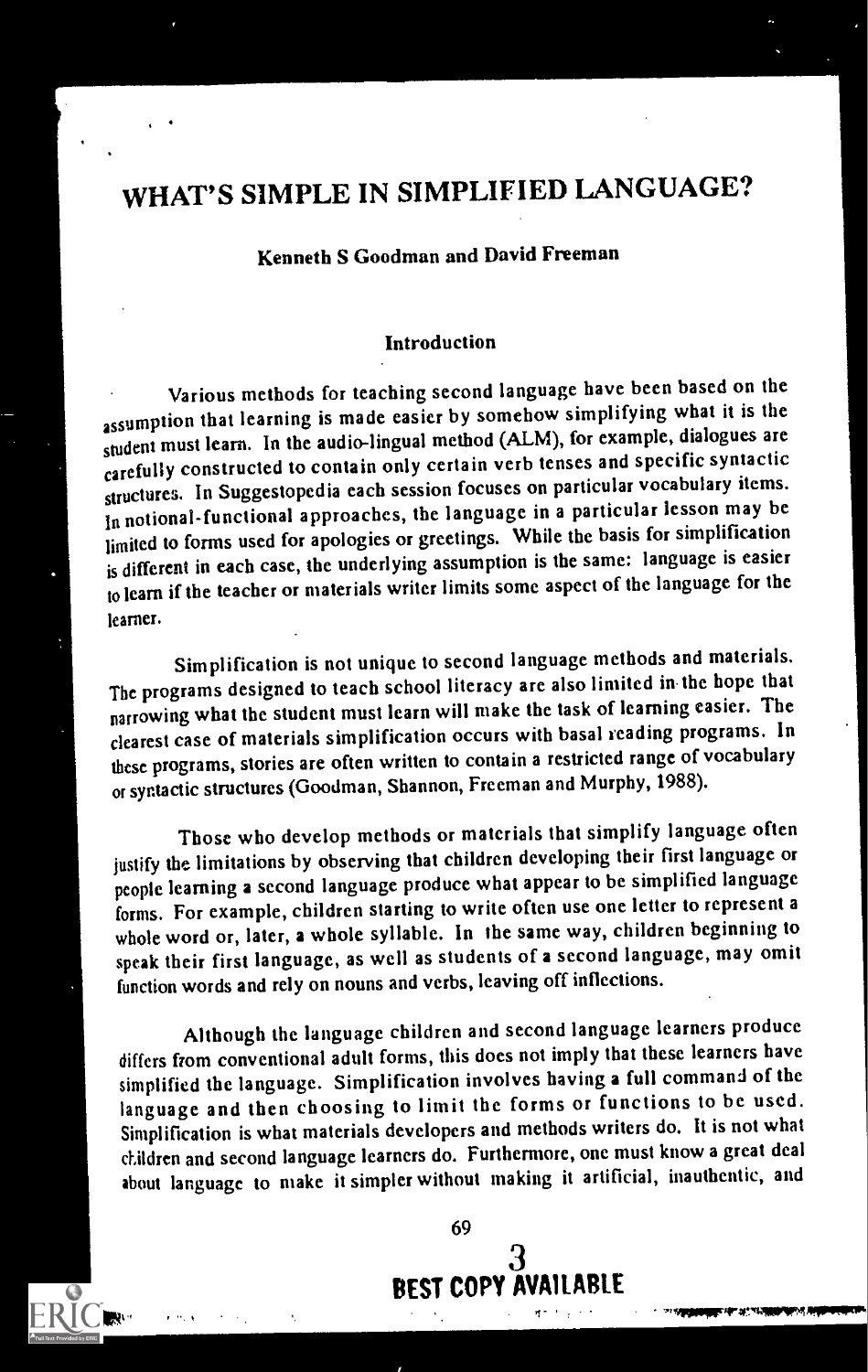harder to make sense of. The process of simplification often makes learning harder and creates misconceptions about language.

Language develops from whole to part. Learners begin with a sense of the whole and gradually differentiate out the parts as they build a sense of the structure. This helps account for early spelling or speech production that is limited, spellings where one letter represents a whole word, or speech in which one word represents a whole idea. Over time, children and second language learners are able to attend to and represent more details. In writing, children use more letters for each word, and in speech, language learners use progressively more words to present an idea. During this process, what learners need is an enriched context that supports their efforts to make sense out of what they are learning. Teachers can support learning by keeping students engaged with functional language and helping them see that language can make sense.

The Goodmans have elaborated an important dichotomy in learning, particularly language learning. Invention, personal construction of language and concepts, is the creative force in all learning. Learners invent rules, grammars, concepts, schema, and ways of organizing new experiences and seeing their world. But they do this within a social world that provides conventions for these same functions. As the personal inventions encounter social conventions, a tension develops which eventually results in an equilibrium, and learning advances. And in a broader sense all social conventions start with personal inventions, and all inventions draw on the resources of the conventions of the social comnunity (Goodman, 1991).

Second language learners' inventions show the influence of their first language and primary culture, that is, they use these as resources in inventing the language and cultwe they are moving into. But they must experience whole second language texts  $i_A$  authentic contexts to experience fully the conventions of the new language and culture. Presenting children struggling to become literate in their first language with simplified, artificial texts or presenting second language learners with inauthentic, simplified language is not helpful. In both cases we need to encourage invention and help our pupils to test their inventions against real language conventions, not distorted ones we create in thc name of simplification.

When teachers organize classrooms and adopt practices that present authentic language in rich contexts, learning the conventions of language becomes easier. In the sections that follow, we consider in more detail the effects of an enriched context on the acquisition of conventional language.

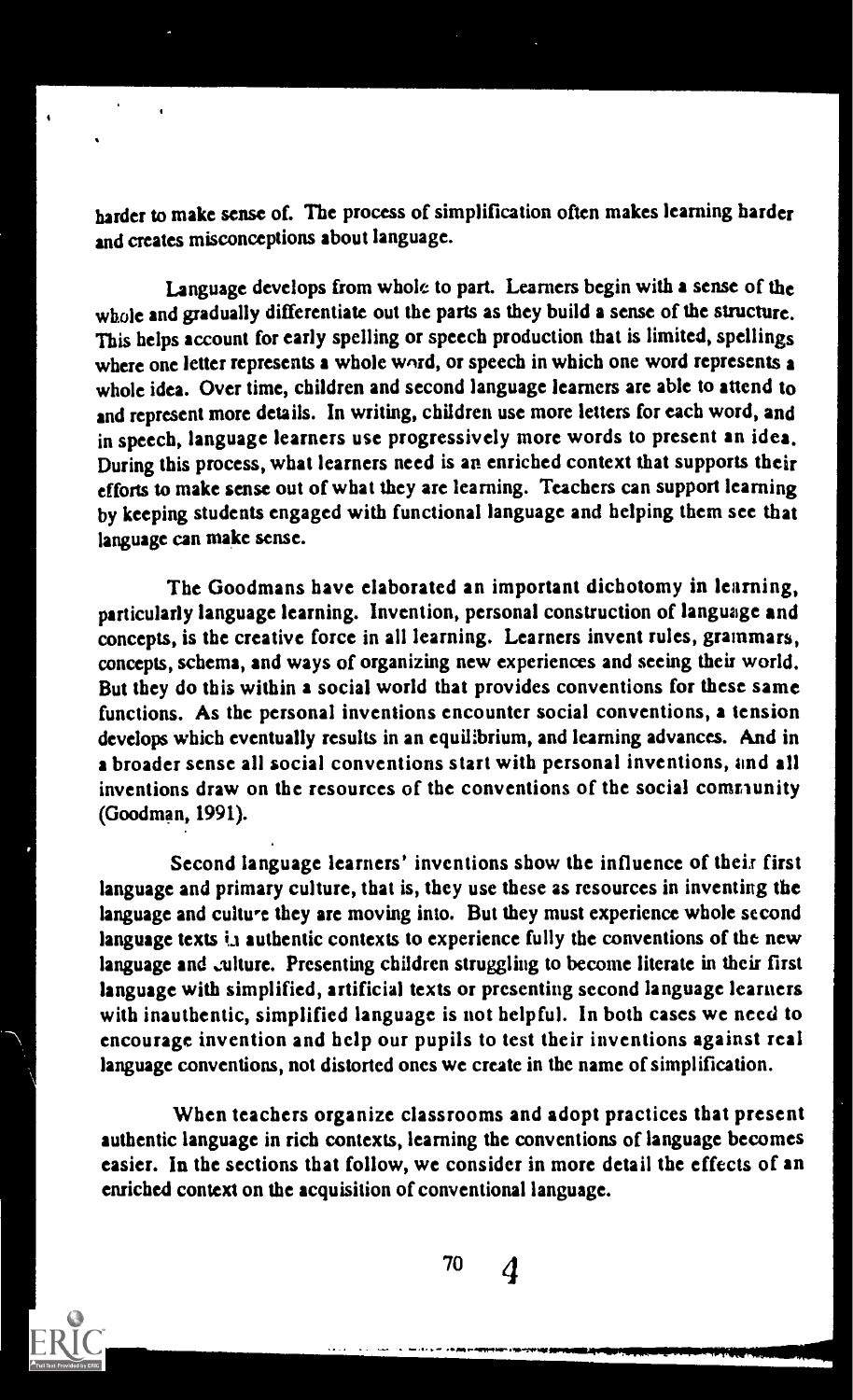## Cummins View of Language Proficiency

Simplification of texts or tasks is generally designed to promote the development of language proficiency and academic achievement. Two important questions, then, are "What is the nature of language proficiency? and "Does simplification lead to higher levels of proficiency?" Cummins (1981, 1989) has differentiated between two kinds of language proficiency. Conversational proficiency is the ability to use language in face to face communication while academic proficiency is the ability to carry out school related literacy tasks. To explain the difference between academic and conversational proficiency, Cummins developed a theoretical framework that places any instance of language into one of the four quadrants of the chart presented here as Figure 1.



Figure 1 (Cummins, 1981, p. 12)

Cummins found that it took immigrant students about two years to develop conversational proficiency (quadrant A) but five to seven years to reach grade level norms in academic tasks (quadrant D). A closer examination of the two scales Cummins uses to define language proficiency provides useful insights into questions of the effects of simplification on increasing proficiency.

71

5

-04c4-470547054888888884 网络柳 化酶之间的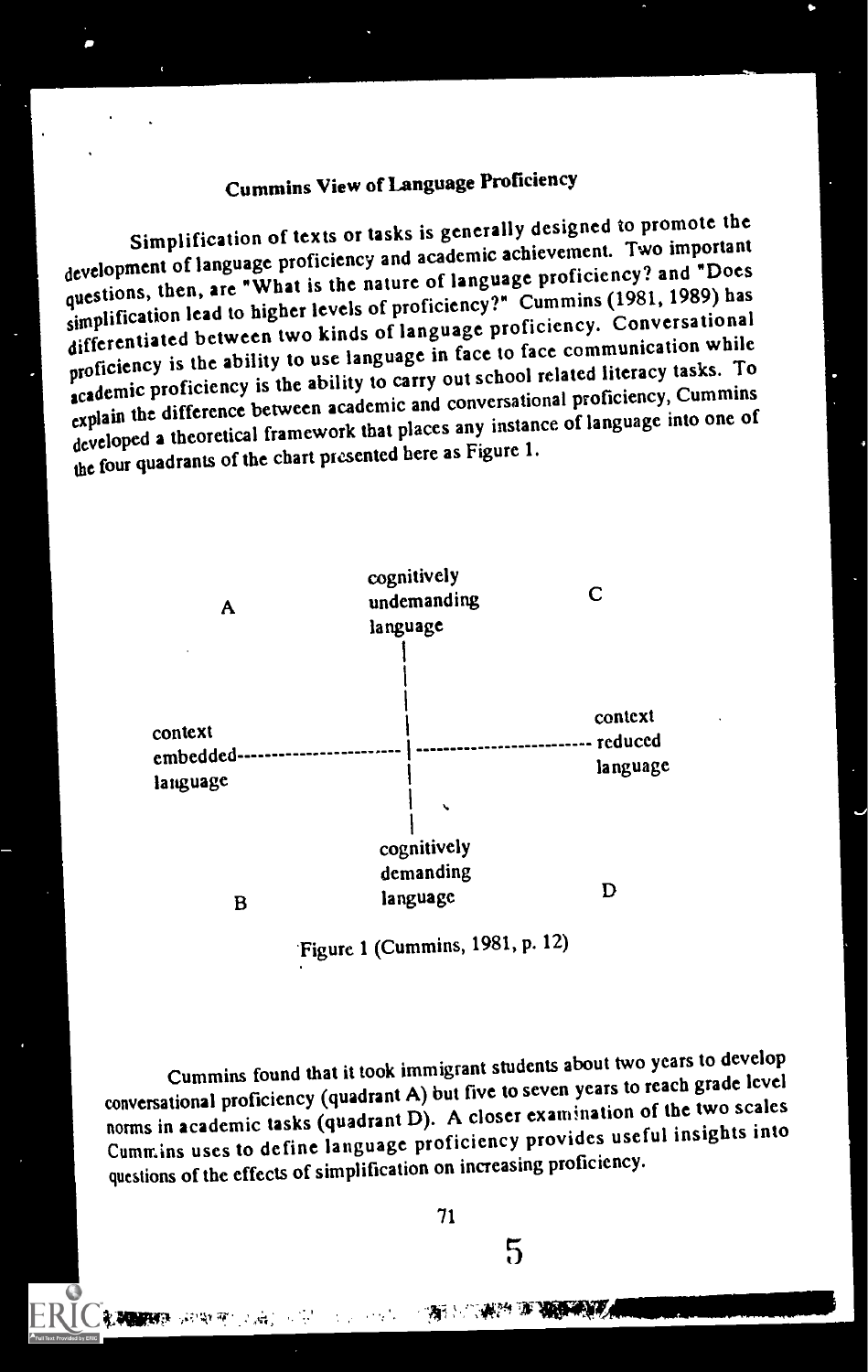## Context-embedded and Context-reduced Language

In Figure 1 the horizontal scale places instances of language use along a continuum from context-embedded to context-reduced. Cummins describes context-embedded communication as deriving from \*interpersonal involvement in a shared reality that reduces the need for explicit linguistic elaboration of the message" (1981, p. 11). In context-reduced communication, on the other band, "that shared reality can not be assumed and tbus linguistic messages must be elaborated precisely and explicitly" (p. 11). Cummins' continuum of contextembedded to context-reduced reflects the range from conversational language to academic language, which requires "the ability to make complex meanings explicit in either oral or written modalities by means of language itself rather than by means of paralinguistic cues" (Cummins, 1980, p. 30).

Cummins emphasizes that in order to facilitate the development of academic proficiency, teachers must begin by providing context-embedded instruction: "academic growth will be fostered by context-embedded instruction that validates students' background experiences by encouraging them to express, share and amplify these experiences" (p. 29). Rather than simplifying language, then, Cummins suggests that the role of the teacher is to embed language in meaningful context, that is, to provide authentic language events.

## Providing Context to Support Language Development

One way to embed language in context is to provide the kind of extralinguistic support found in authentic language use. For example, if two children on the playground are talking about who is going to use the swing first, their conversation is embedded in the situational context. The extralinguistic cues include objects such as the swing and actions such as pointing as well as gestures and intonation cues.

Second language teachers know that the greater the contextual support provided by objects and actions, the lower the necessity for students to rely solely on their new language itself. In traditional language classes teachers frequently provide extralinguistic cues by developing lessons around things and people found in the classroom including the teacher and students themselves. Further, teachers may bring objects from home into the clastroom or ask students to bring things in to talk about. "Show and tell" is popular in both mainstream and ESL classrooms with good reason.

IMTP,

IMMIr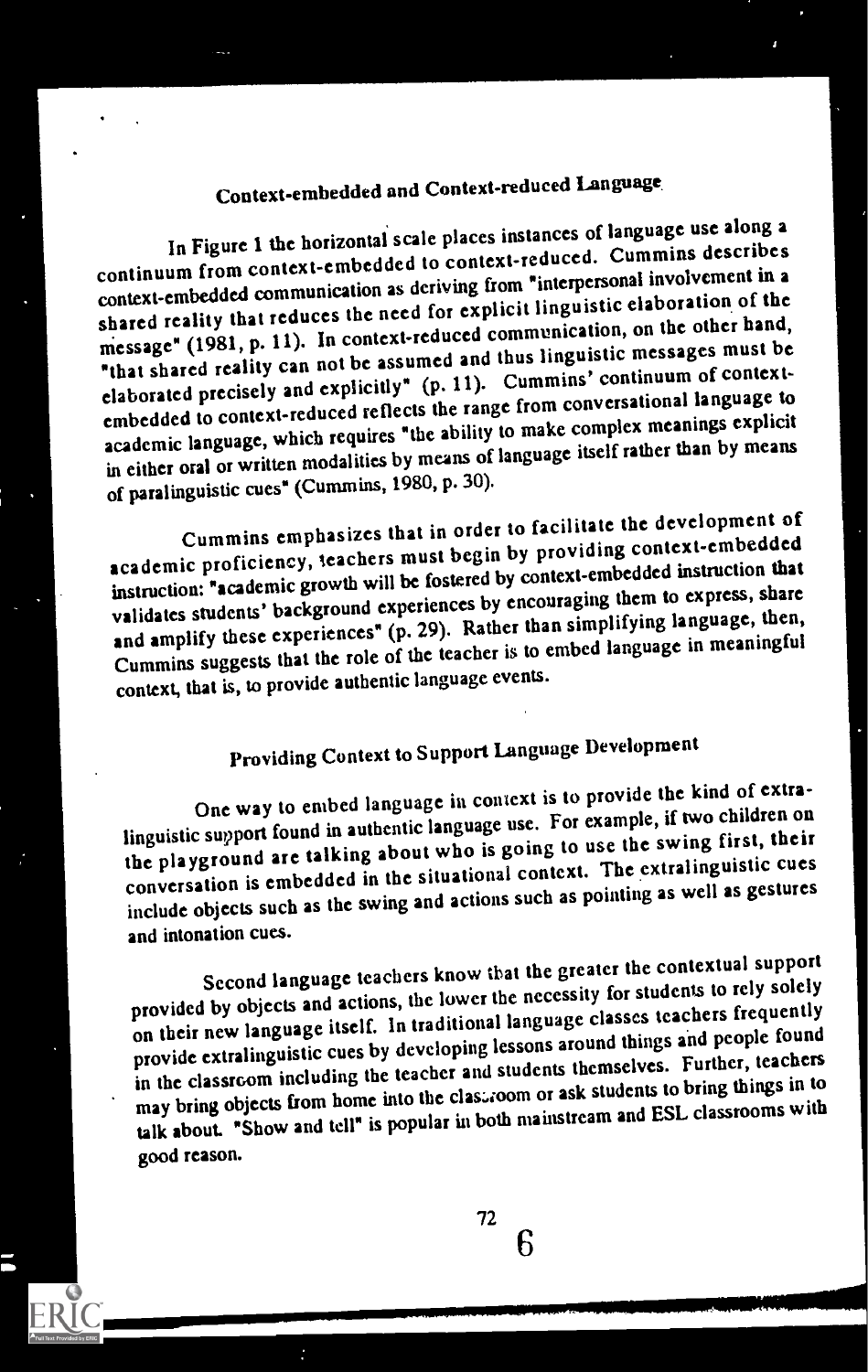When conversations are about things or people that are not present, teachers can still provide context by bringing in pictures that show people and places outside the classroom. If they are reading to students, they may use big books that contain illustrations all the students can see. Acting out situations that do not occur naturally in the classroom is another way teachers can provide context. such role play allows students to communicate without having to rely solely on the words that are spoken. Further, teachers may use gestures, such as holding a hand to their ear to mimic talking on the telephone, and, in this way, use gestures to enrich the context.

. In some cases the only context available is linguistic. Cummins uses the term "context-reduced" rather than "decontextualized" to describe cases in which the primary source of context is the language itself. He recognizes that language offers a range of possible contextual support. The more cohesive and coherent the language is, the easier it is to understand. Unadaptcd stories are usually easier to understand than simplified texts. When texts are simplified by using readability formulas that measure word or sentence lengths, words that connect ideas arc often omitted to produce shorter sentences. As a result, attempts at simplification actually make texts more difficult to read by making them less cohesive and providing teaders with fewer cues.

An expository text or a lecture is easier to follow if there is an introduction that outlines the main points. Stories are easier to comprehend if they follow a familiar pattern. Children who have heard many stories learn these patterns. Often stories begin with "Once upon a time...", a problem arises and usually there is a resolution with a happy ending. This intertextuality makes each subsequent text more predictable. Stories that are simplified violate text structures and are less predictable.

Teachers of second language students may also use the students' first language to provide contextual support for the second language. Bilingual teachers often use a method called preview, view, and review. In the first phase, they preview the lesson in the students' first language. This helps ensure that the students understand the big picture. It helps them follow the "view", the actual lesson conducted in their second language. Finally, the teacher may provide additional context for the lesson by reviewing the main concepts again in the first language.

A summary of the kinds of possible contextual support for communication is represented in Figure 2.

73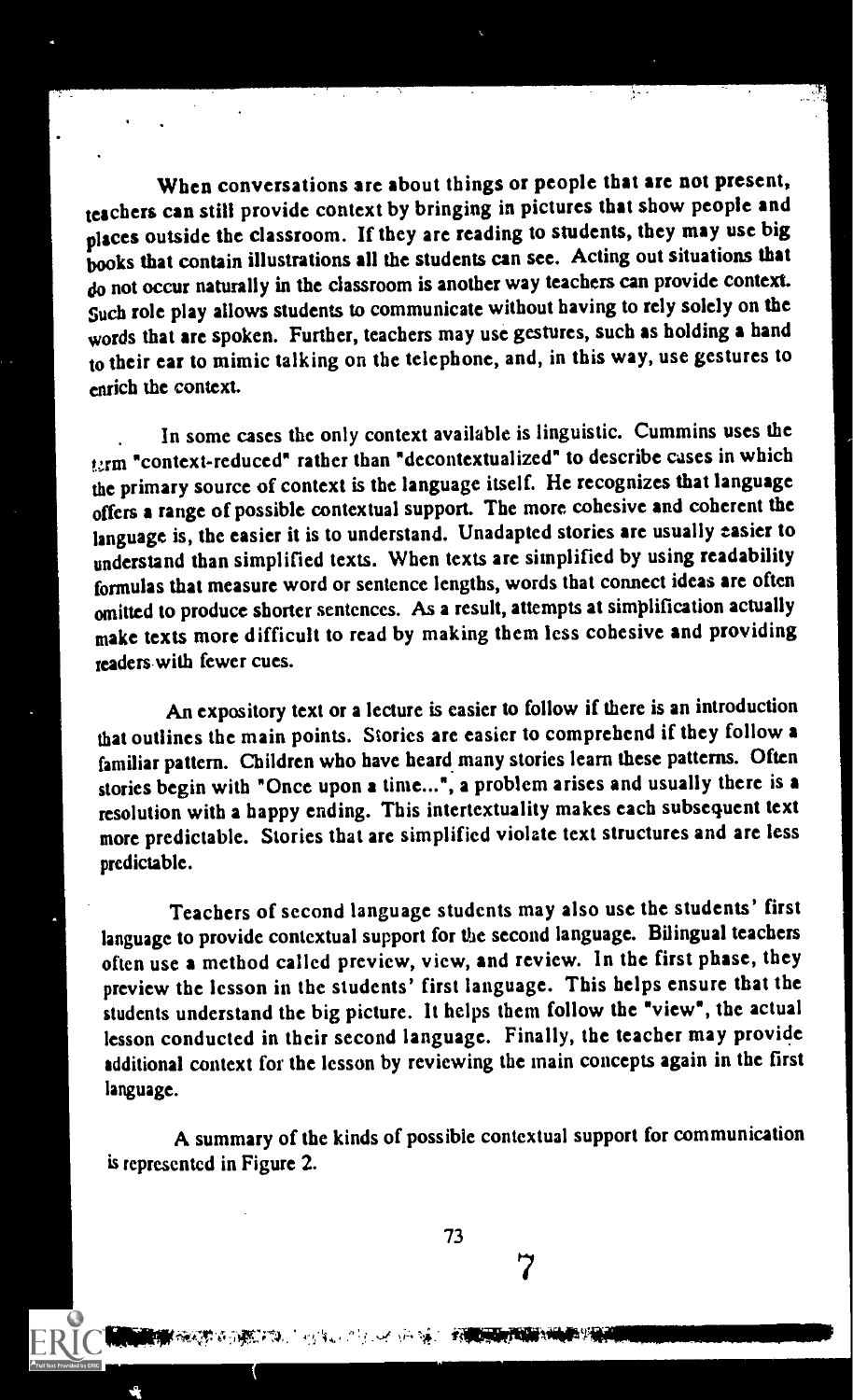#### Language

Context-embedded

Context-reduced

| Extralinguistic cues<br>linguistic or<br>provided by use of<br>provided by situation,<br>extralinguistic<br>cohesive, coherent<br>objects or actions.<br>cues.<br>language. |
|-----------------------------------------------------------------------------------------------------------------------------------------------------------------------------|
|-----------------------------------------------------------------------------------------------------------------------------------------------------------------------------|

Teacher uses role play realia, or pictures, and gestures.

Teacher uses stories with predictable patterns, outlines, and story maps.

Teacher supports students' first language

#### Figure 2

This figure suggests that teachers facilitate language learning when they keep authentic language in context by providing either extralinguistic or linguistic cues. Simplification, on the other hand, only serves to reduce the context, and this makes learning more difficult. The importance of the role of context in developing language proficiency becomes more apparent when we examine the way in which context is related to cognitive demand.

### Cognitively Demanding Language

The second dimension Cummins uses in Figure 1 to define language proficiency is a continuum from cognitively-undemanding to cognitivelydemanding. Cummins explains that this continuum "is intended to address the developmental aspects of communicative competence in terms of the degree of active cognitive involvement in the task or activity" (p. 12). At an early stage, an activity may require a high level of cognitive involvement. Over time, as the task is mastered, the activity becomes more automatic, and the cognitive demand lessens. The scale is intended to be developmental in that a task that is demanding at one stage becomes less demanding at a later stage. For example, certain aspects of phonology or syntax are very demanding for a three year old but relatively undemanding for a six year old. In the same way, when a person acquires a second language, tasks that are at first cognitively demanding arc later less demanding.

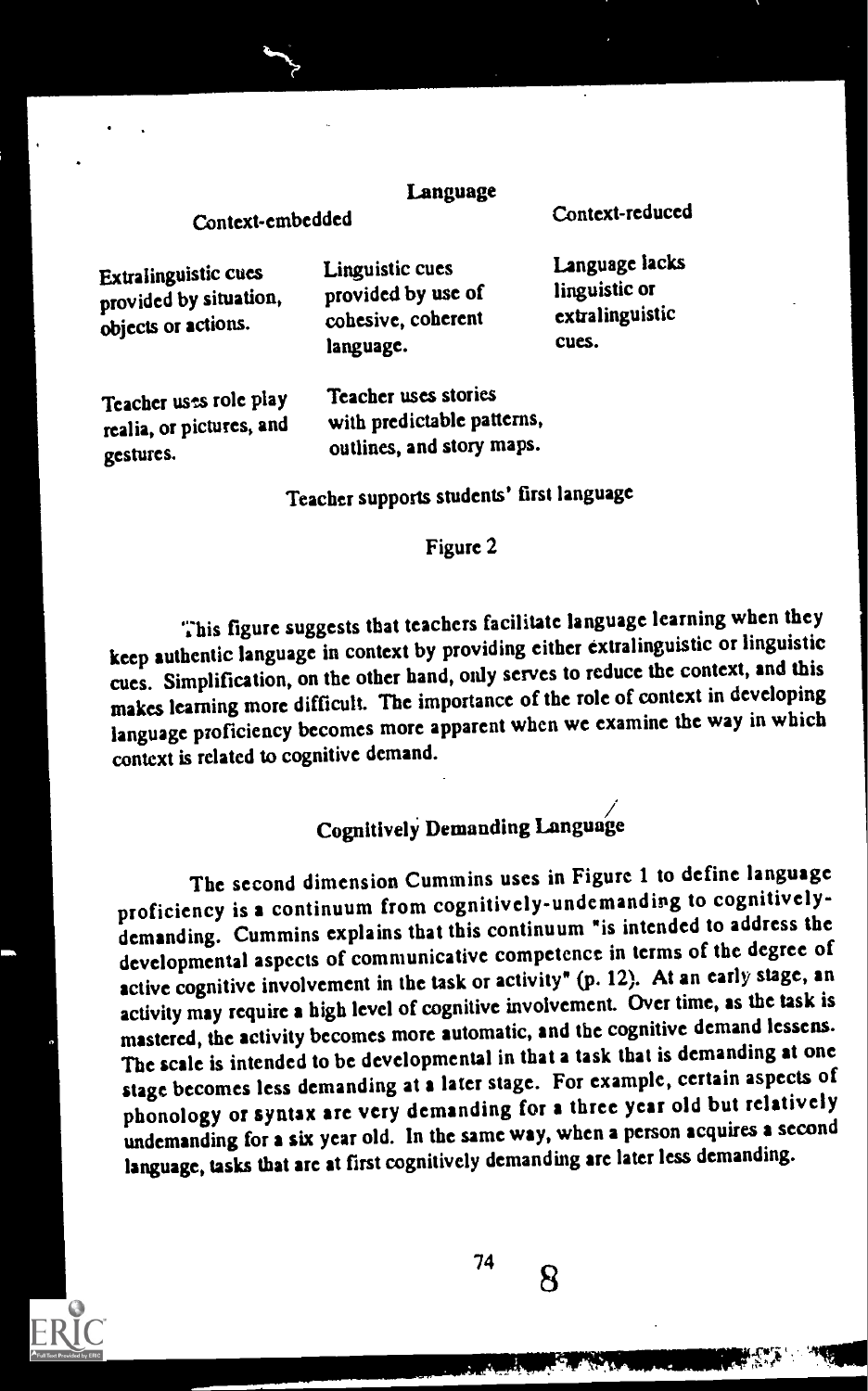Cummins equates cognitive demand with the amount of conscious attention required by a task. This aspect of proficiency is developmental in that familiarity with a task makes it less demanding. For example, when learning to drive a car, a person must focus a great deal of conscious attention on details such as steering, engaging the clutch, and shifting. Fairly soon, these tasks become automatic, and the driver's mind is freed to concentrate on other matters. After a long trip, we might arrive at our destination having solved a complex academic problem and realize that we can scarcely remember any of the actual details of driving the car. Because we drive frequently, driving occupies little conscious attention.

Although performing a task frequently may reduce cognitive demand, this should not suggest that we can simplify learning through use of repetitive tasks with simplified materials. We learn to drive a car by actually driving a car, and if we drive frequently, we do so because driving serves a real function for us. Cummins, in his later work, argues strongly against programs such as Distar which rely heavily on repetition. His use of the terms "automatic" and "mastery" in discussion of the difference between cognitively-undemanding and cognitively-demanding tasks is not based on a belief in a connectionist model of learning. While Cummins rejects such neo- behaviorist views, many second language teachers still follow practices consistent with connectionism. These practices often utilize simplified materials and drilling to achieve mastery.

Connectionism has its basis in Thorndike's laws of learning, grounded in behavioral psychology. In connectionist learning theory it is argued that the degree of association varies directly with the vividness of the experience, its frequency, its duration and its recenc.; to the retention test. Associative bonds are built up through practice. The bonds (stimulus-response connections) arc strengthened when the stimulus is vivid, when there is a greater number of practiccs, and when each practice event lasts longer. The results of learning will fade over time, so the strength of association will show up most clearly when the test of retention is close to the practice session.

Simplification of language in second language methods follows from connectionist theories of learning. Reducing the scope of the language to be learned i; seen as a way to make the stimulus more vivid. A good example of a method of teaching reading based on conncctionist theory is provided by Gaskins (Gaskins, Gaskins, & Gaskins, 1991): "The program is teacher-directed and grounded in an explicit instruction model. Each day teachers clearly tell students what they are going to teach, why it is important, when it can be used, and how to use it. The teachers then model the process. After that there is group and individual guided

75

9

',i.4111111P1111.1111111111111111111111111111111111111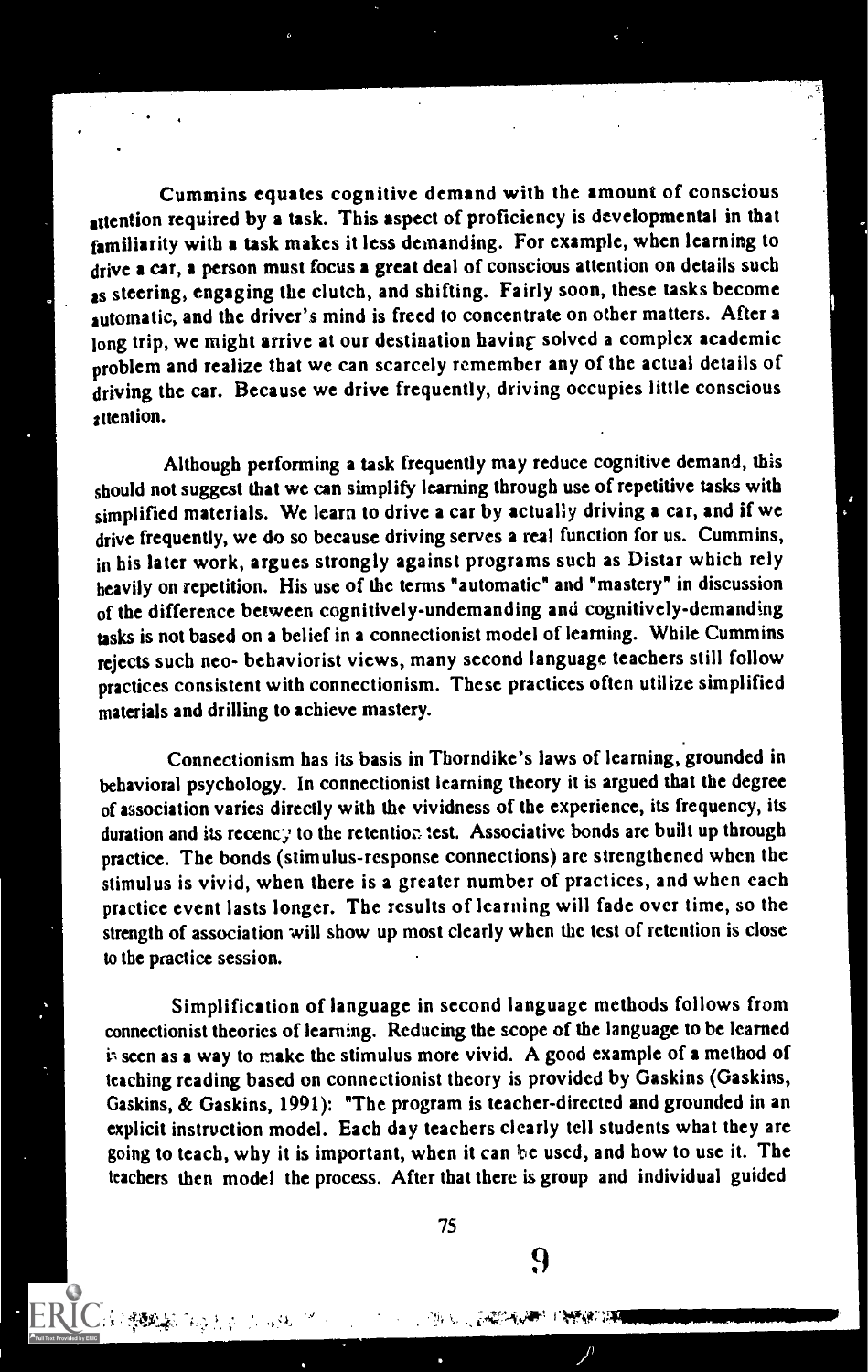practice with teacher feedback. The program keeps both the teacher and students involved for every minute of the 20 minute lesson. All activities are designed for every-pupil response and teacher feedback to students" (p. 215).

Second language teaching methods also reflect an underlying belief in connectionist learning theory. Brumfit (Brumfit, 1979) has described traditional second language teaching as a three step process that follows this model: present -> drill -> practice in context. Shifts towards a more communicative methodology have rearranged this sequence by beginning with more authentic communication, but the presentation, drill, and practice-in-context sequence generally follows any attempts at real communication in most classes. The assumption is that greater amounts of practice will make aspects of language more automatic. Practice is facilitated by simplifying and carefully sequencing the aspects of language to be mastered.

While much current teaching practice reflects a belief in a connectionist model of learning, recent research in cognitive psychology has called this model into question. Pinkard and Prince attempted a computer simulation of human learning based on the assumption that humans learn as the result of forming associations among stimuli. This connectionist model was tested on the learning of the past tense form for verbs. The researchers found that the computer could not generate the kinds of rules about past tense that children create. The computer 'couldn't represent some past tense words, it couldn't learn many of the rules children learn, and it could learn rules that no child would learn' (Murphy, 1991, p.201-2).

This research in cognitive psychology fails to support the idea that language learning is the result of forming associative bonds. Nevertheless, we must still explain the common experience that many aspects of language acquisition that we struggle with at first become much less demanding later. One way to account for thc developmental nature of language acquisition is to consider more carefully the relationship between Cummins' ideas of cognitive demand and context.

## The Relationship Between Context and Cognitive Demand

Context is often viewed as something external to the learner. However, if the concept of context can include both external context (the swings on the playground) and internal context (previous experience or background knowledge), then the relationship between Cummins' ideas of context-embedded language and cognitively-demanding language becomes clearer. Our previous experience or



76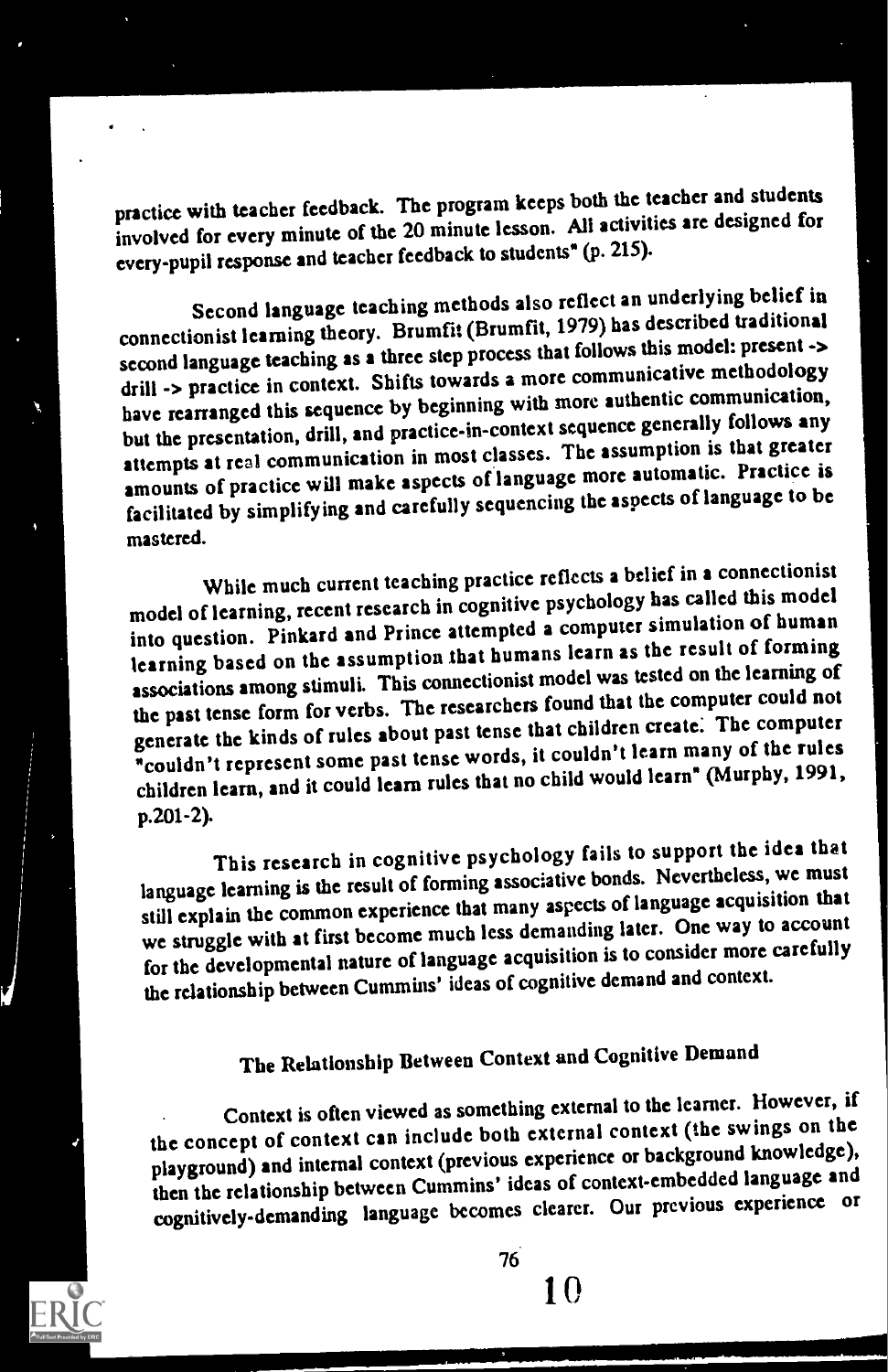background knowledge serves as a context for each subsequent instance of language use. We can use background to make sense of new ideas, so we find those ideas jess cognitively demanding. Even when there is no external contextual support, if we can make use of an internal support system developed through previous experience, tasks demand less conscious attention.

This helps explain why certain subjects are not, in themselves, necessarily more cognitively demanding than other subjects. It is true that some subjects are more complex than others. Calculus is harder than algebra. Further, in order to study some topics it is helpful to study other topics first. However, while different topics have different potentials for the demands tbey might put on a person, the demand a particular topic makes depends as well on a person's previous experiences with that topic. The closer the topic to the individual's personal experiences, the less demanding that topic. In other words, background knowledge is an intervening variable mediating cognitive demand. To a mathematician, both algebra and calculus may seem quite easy.

Consider the following example of how previous experience interacts with cognitive demand. If we have lived all our lives in a country such as the U.S. where temperatures are given in Fahrenheit, it is not cognitively demanding for us to decide what to wear when someone reports that the temperature outside is 22 degrees. However, if we travel to Canada and someone reports that the temperature is 22, we have more mental work to do. We have to make some connection between the Fahrenheit scale and Celsius scale to relate our past experiences. We can figure out what to wear, but the task is more cognitively demanding because we lack the necessary background, and schema.

In Cummins' framework shown in Figure 1 there are two scales. This suggests that context and cognitive demand are independent variables. Wald (1984), who has suggested that Cummins' framework does not adequately address sociolinguistic factors associated with the development of language proficiency, notes that the framework "weds thc seemingly social concept of context-embedding with the psychological concept of cognitive demand" (p. 62). Whole language approaches to literacy are frequently labelled "socio-psycholinguistic" because there is the recognition that individual psychological processes always occur in a social context. If Cummins' horizontal scale may bc thought to reflect social factors and the vertical scale embodies psychological factors, as Wald suggests, it should be possible to collapse the two axes into a single scale. Our background knowledge helps determine how cognitively demanding a subject is, and background knowledge can be considered as part of the context, so language that is context-



.<br>.<br>.

77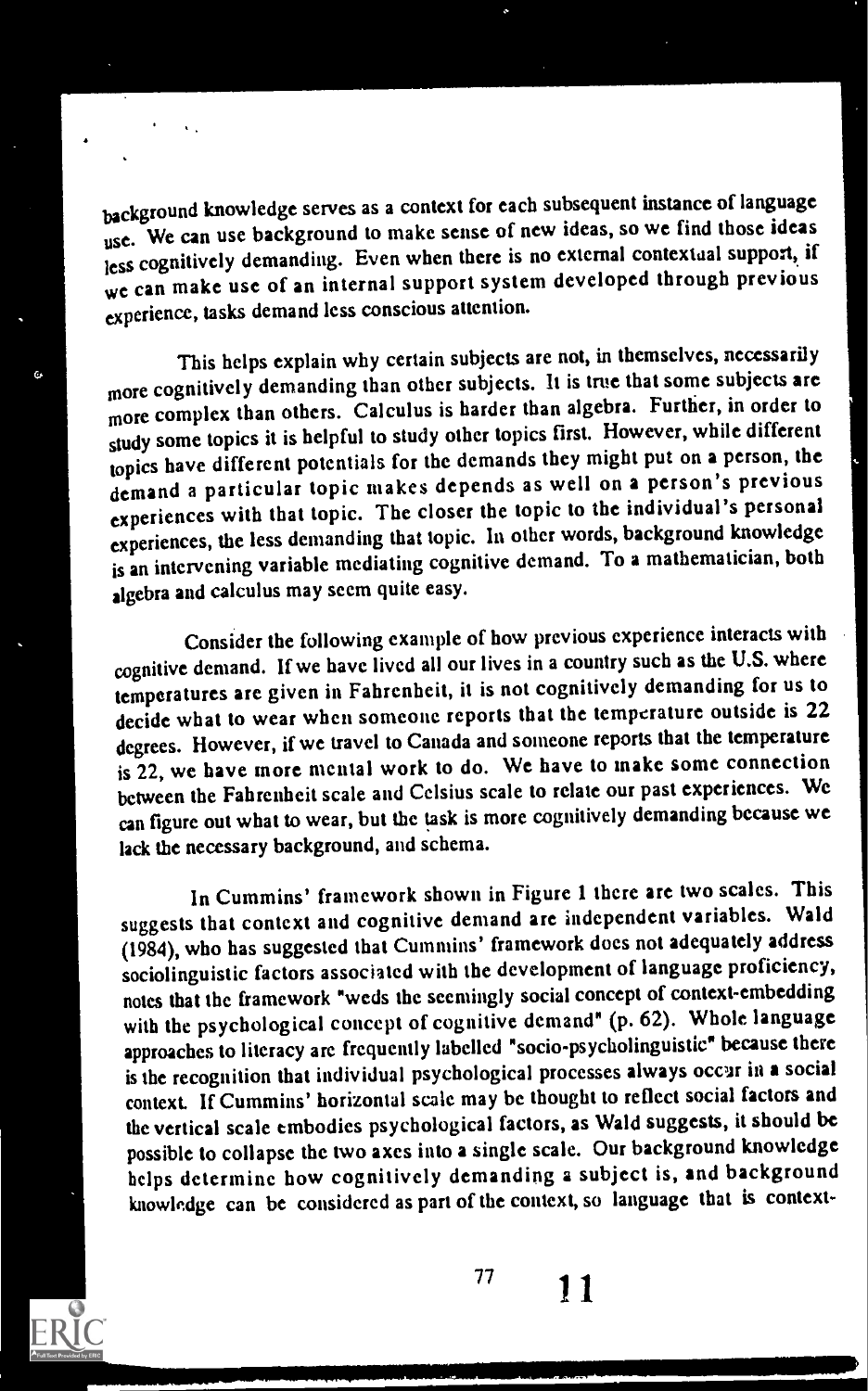embedded is less cognitively demanding than language which is context-reduced, and the two concepts may be represented as shown in Figure 3.

Cog. undemanding language > Cog. demanding language

external cues internalized external yet able to use<br>provided by cues and can use this external cues and provided by cues and can use this external cues provided by cues and can use this external cues things, people, things, people,<br>
or language. The background knowledge has not yet<br>
or language.<br>
or language.<br>  $\frac{1}{2}$  and  $\frac{1}{2}$  constructed internal<br>  $\frac{1}{2}$  constructed internal present. knowledge.

Context-embedded Context-reduced Context-embedded<br>the learner uses the learner has the learner is not<br>external cues internalized external or language.<br>
even when external constructed internal<br>
cues arc not cues to provide background<br>
cues to provide background

#### Figure 3

Figure 3 suggests that as we learn something, whether it is a new language or a new subject, we rely at first on external cues. Over time, presented with similar settings or texts, we learn which features to attend to - we discover the conventional patterns. Eventually, we grow less dependent on the external context. We have built an internal context, our background knowledge, which helps us make sense of new things we see or hear or read. We are better able to make sense of new information by relating it to things we already know. To the degree that we can use information from the external situation or from our internal background knowledge, language is relatively context-embedded and, as a result, relatively cognitively undemanding. Simplifying language or tasks limits the range of cues available to provide context and build background. On the other hand, providing greater context facilitates learning.

Stephen Krashen (1982) has hypothesized that we acquire a language when we receive comprehensible input, which he defmes as messages that we understand. We only understand messages in a new language when the cognitive demand is below a certain threshold. Second language teachers make input comprehensible by embedding it at first in a rich extralinguistic context. Over time, students begin to build an internal representation of the language they are studying, a specialized background knowledge, that allows them to make sense of messages even when they are not context-embedded. Making input comprehensible by increasing extralinguistic context is different from simplification of the linguistic cues. Because simplification reduces the range of cues available, the process makes it more difficult for students to develop the background knowledge needed to understand the full range of natural language.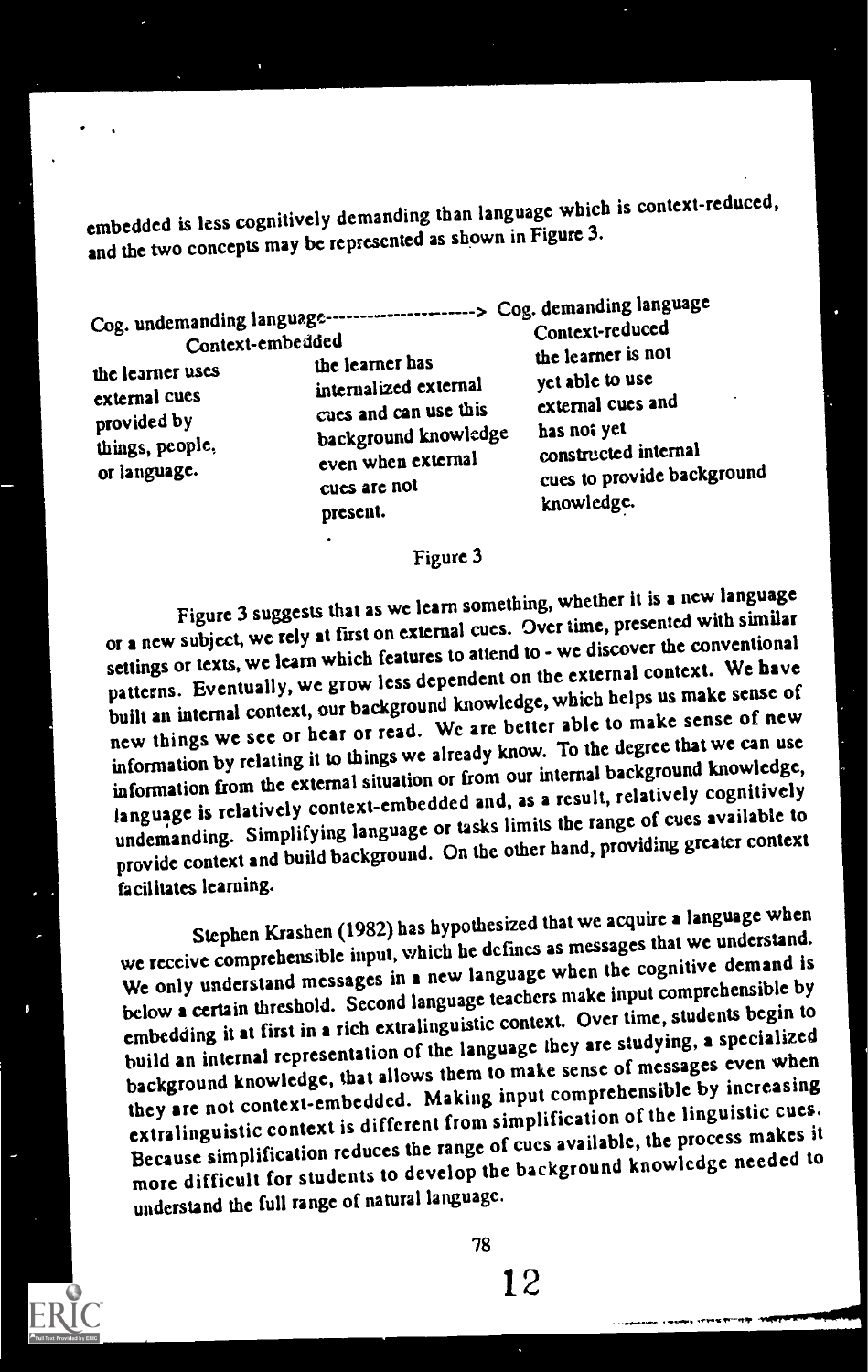Goodman (1984) argues that much of learning involves making predictions. We use all available cues to reduce our uncertainty and confirm our predictions. Here again, there is a connection between context and cognitive demand. The more cues that arc available, internal or external, the less uncertainty there is to reduce and the less cognitively demanding is the task. It is easier to make successful predictions when we have adequate background knowledge. Our individual inventions reach an equilibrium with social conventions.

For example, my knowledge of English phonotactics makes it fairly easy for me to predict which word can be formed by unscrambling the letters "h, c, I, a,  $k$ ." I know that the normal pattern for English words is CVC, so I place the "a" in the middle. Further, I know that there are only certain consonant clusters that can begin and end words. Words often end in "ck" and few English words begin with "ki." Even though phonotactic knowledge helps me unscramble "chalk," the task is still context-reduced because I am dealing with a word in isolation. It would be easier to predict the word if it appeared in a story as part of the line, "The teacher picked up the \_\_\_\_\_ and wrote on the blackboard." In fact, I don't really need the letter cues to make an accurate prediction in this context because the sentence reduces my uncertainty and allows easy prediction. This example demonstrates keeping language in authentic context is more effective than simplifying the language for making input comprehensible.

#### Conclusion

Traditional methods of both first and second language teaching have commonly relied on simplification. Simplification involves restricting the range of language forms and functions to be learned and then practicing those forms to achieve mastery. Methods that rely on simplification and practice for mastery are based on connectionist theories of learning. They fail to consider seriously the questions of how language develops in natural contexts, what language proficiency consists of, and whether simplification facilitates proficiency.

Jim Cummins has argued that two variables, context and cognitive demand, may be used to describe various kinds of language proficiency. He distinguishes between conversational proficiency, which is context-embedded and cognitively-undemanding language, and academic proficiency, which involves context-reduced and cognitively-demanding language. His research has shown that it takes immigrant students about two years to develop conversational proficiency in anew language but five to seven years to achieve academic proficiency.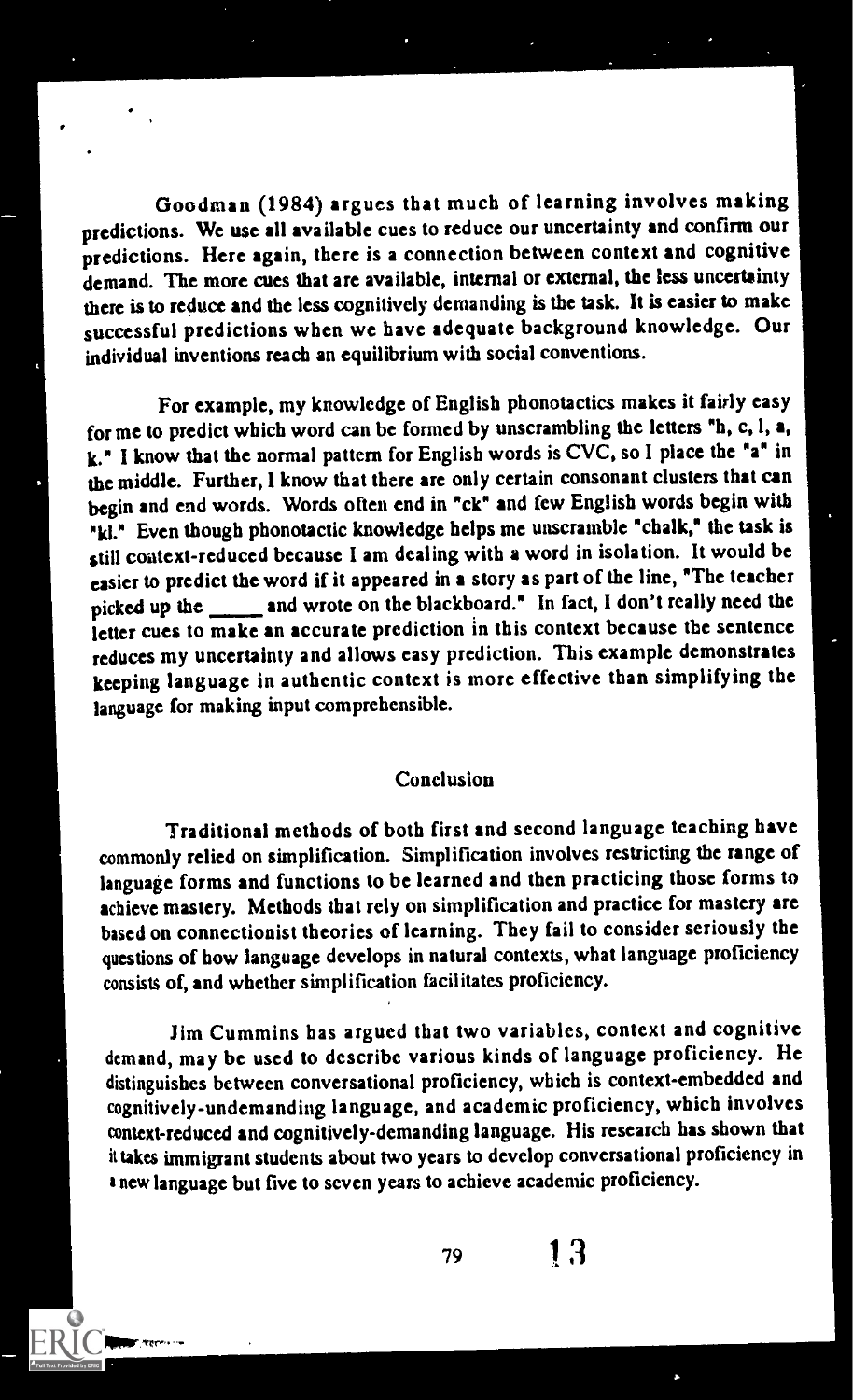Cummins (1989) argues that the best way for students to develof academic proficiency is through activities that involve autheniic language, not through exercises with context-reduced language. In this respect, simplification of language, which serves to reduce context, would not be called for. Wald (1984) suggests that the two dimensions of language proficienc  $\prime$  in Cummins' framework represent psychological and social aspects of languaze. He argues that social factors are extremely important in the process of languarce development.

Much current research in literacy is based on a socio-psycholinguistic model of learning and development. There is the recognition that all psychological processes occur in social contexts and it is the tension between individual invention and social convention that leads to learning. Cummins' two scales, representing the social and the psychological, may be reduced to a single scale by considering that background knowledge or previous experience forms an internal context. Learners use both internal and external contextual cues to develop concepts in a process of using cues to make and confirm predictions. From this view of the development of language and the nature of language proficiency, attempts at simplification make learning more difficult. Students develop both linguistic and academic proficiency more easily when teachers provide authentic language in context so that students can test their individual inventions against the social conventions of the full range of natural language.

#### **REFERENCES**

BRUMFIT, C J (1979). 'Communicative' Language Teaching: An Educational Perspective. In C J Brumfit & K Johnson (Ed.), The Communicative Approach To Language Teaching (pp. 183-191). Oxford: Oxford University Press.

CUMMINS I (1989). Empowering AfhwrityStudents. Sacramento: CABE.

CUMMINS! (1981). The Role of Primary LAnguage Development in Promoting Educational Success for Language Minority Students. Schooling and Language Minority Student Framework (pp. 3-49). Los Angeles, CA: Evaluation, Dissemination and Assessment Centre. California State University, Los Angeles.

GASK1NS, R, Gaskins, J & Gaskitu, 1 (1991). A Decoding Program for Poor Readers - and The Rest of the Class, too! Language Arts, 68(3), 213-225.